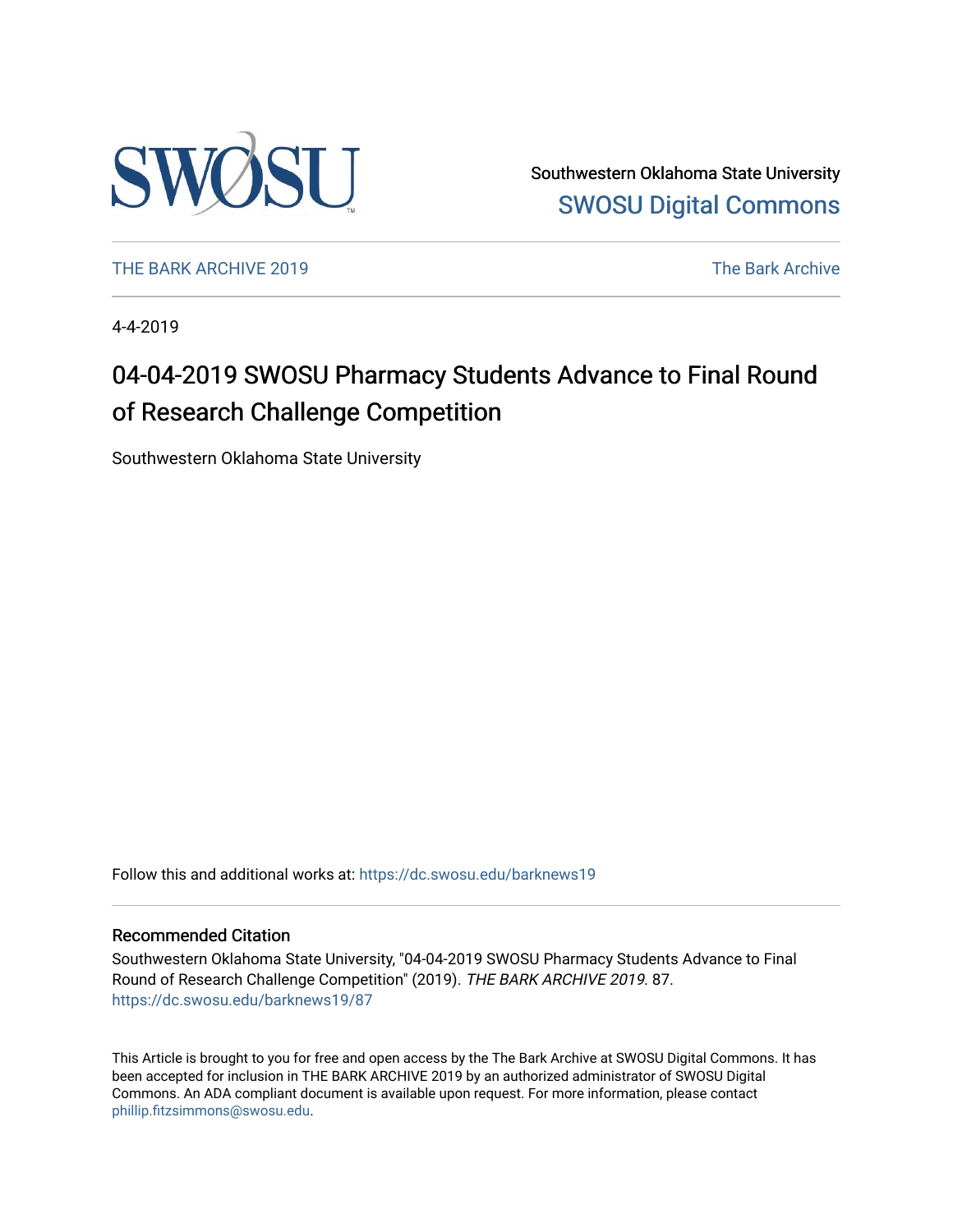



# **SWOSU Pharmacy Students Advance to Final Round of Research Challenge Competition**

Southwestern Oklahoma State University College of Pharmacy students (from left) Raven Hayworth of Claremore, Brianna Hassett of Oklahoma City and Kayla Woods of Perry have advanced to the third round of the National Clinical Research Challenge, an event hosted by the American College of Clinical Pharmacy. This is the fourth year of the competition and is the furthest a SWOSU team has advanced in the challenge against other pharmacy colleges across the United States. During the first round, teams critically evaluate and apply clinical literature. Teams achieving top 40 scores advance to round two, which allows students to submit a research idea. The top 20 teams advance to round three, which requires a detailed description of a clinical research proposal. The teams selected as the top three will be announced in June and will present their research design during a poster session at the 2019 annual meeting in New York.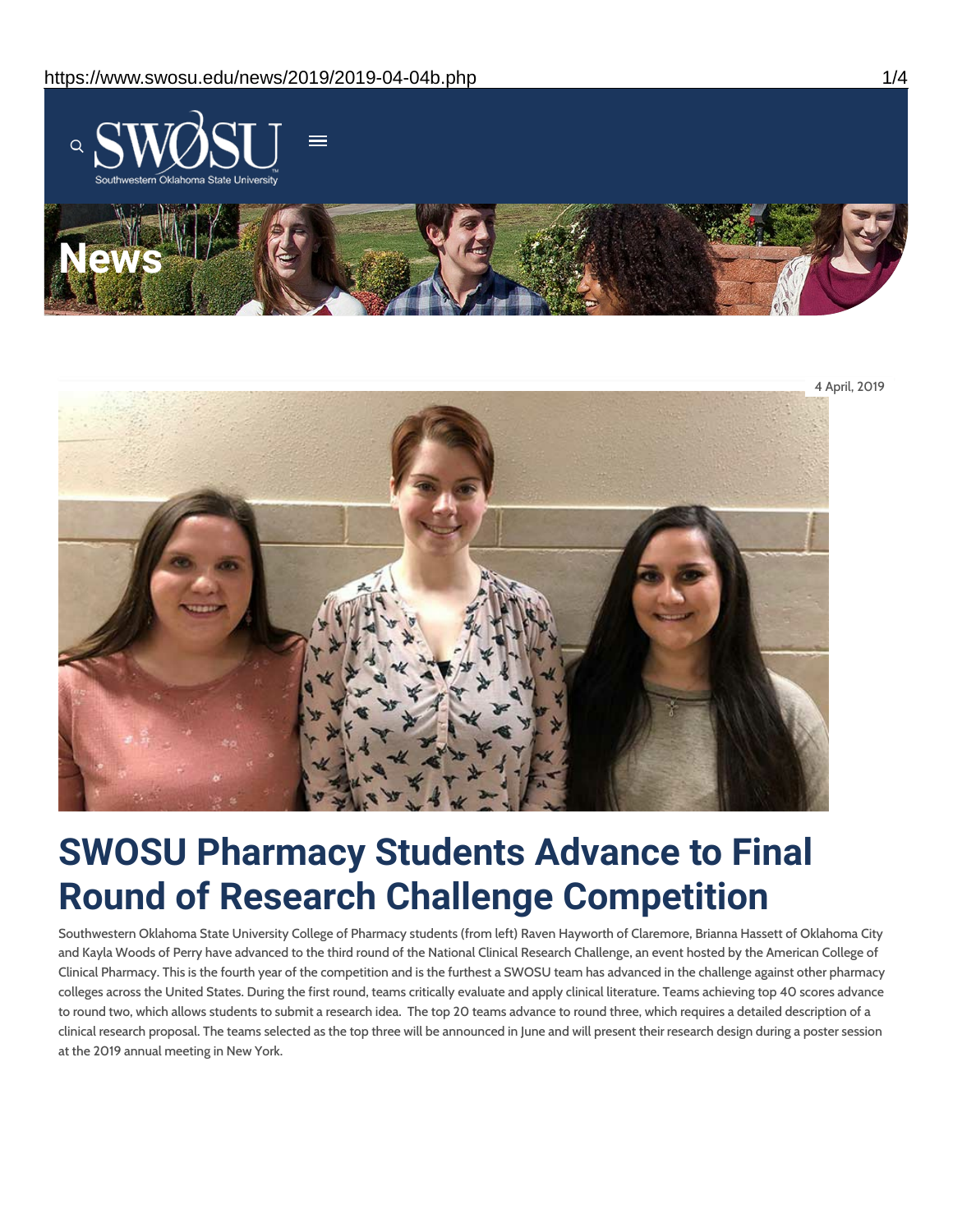| Administration<br>D<br>Alumni and Foundation<br>D<br>Community<br>D<br>Events<br>D | Academics | D |
|------------------------------------------------------------------------------------|-----------|---|
|                                                                                    |           |   |
|                                                                                    |           |   |
|                                                                                    |           |   |
|                                                                                    |           |   |
| <b>Faculty and Staff</b><br>D                                                      |           |   |
| Miscellaneous<br>D                                                                 |           |   |
| Sayre<br>D                                                                         |           |   |
| <b>Students</b><br>D                                                               |           |   |

## **Archive Links**  $2018$  $2019$ [2020](https://www.swosu.edu/news/2020/index.php)  $\bullet$ [Archive](https://dc.swosu.edu/bark/) **Archive Archive Archive Archive Archive** Archive Archive Archive Archive Archive Archive Archive Archive



### Weatherford Campus

100 Campus Drive Weatherford, OK 73096

### Sayre Campus

409 E Mississippi Ave Sayre, OK 73662

Connect to Us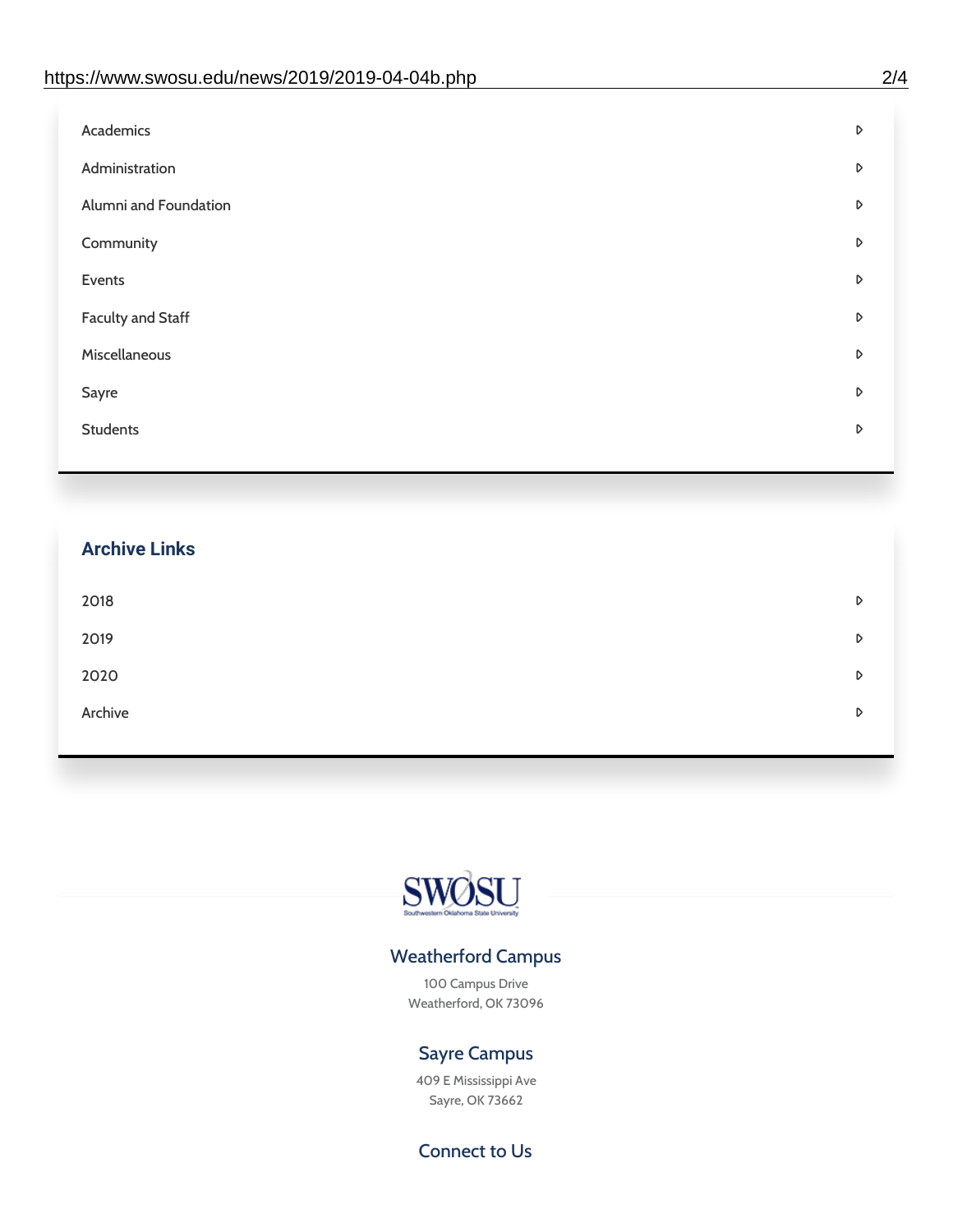千岁回调

Contact [Information](https://www.swosu.edu/about/contact.php) [University/Facility](https://www.swosu.edu/about/operating-hours.php) Hours [Campus](https://map.concept3d.com/?id=768#!ct/10964,10214,10213,10212,10205,10204,10203,10202,10136,10129,10128,0,31226,10130,10201,10641,0) Map

Give to [SWOSU](https://standingfirmly.com/donate)

Shop [SWOSU](https://shopswosu.merchorders.com/)



**[Directory](https://www.swosu.edu/directory/index.php)** 

[Calendar](https://eventpublisher.dudesolutions.com/swosu/)

[Apply](https://www.swosu.edu/admissions/apply-to-swosu.php)

[GoSWOSU](https://qlsso.quicklaunchsso.com/home/1267)

[Jobs@SWOSU](https://swosu.csod.com/ux/ats/careersite/1/home?c=swosu)



Current [Students](https://bulldog.swosu.edu/index.php)

[Faculty](https://bulldog.swosu.edu/faculty-staff/index.php) and Staff

**Enrollment Management** [580.774.3782](tel:5807743782)

> **PR/Marketing** [580.774.3063](tel:5807743063)

**Campus Police** [580.774.3111](tel:5807743111)